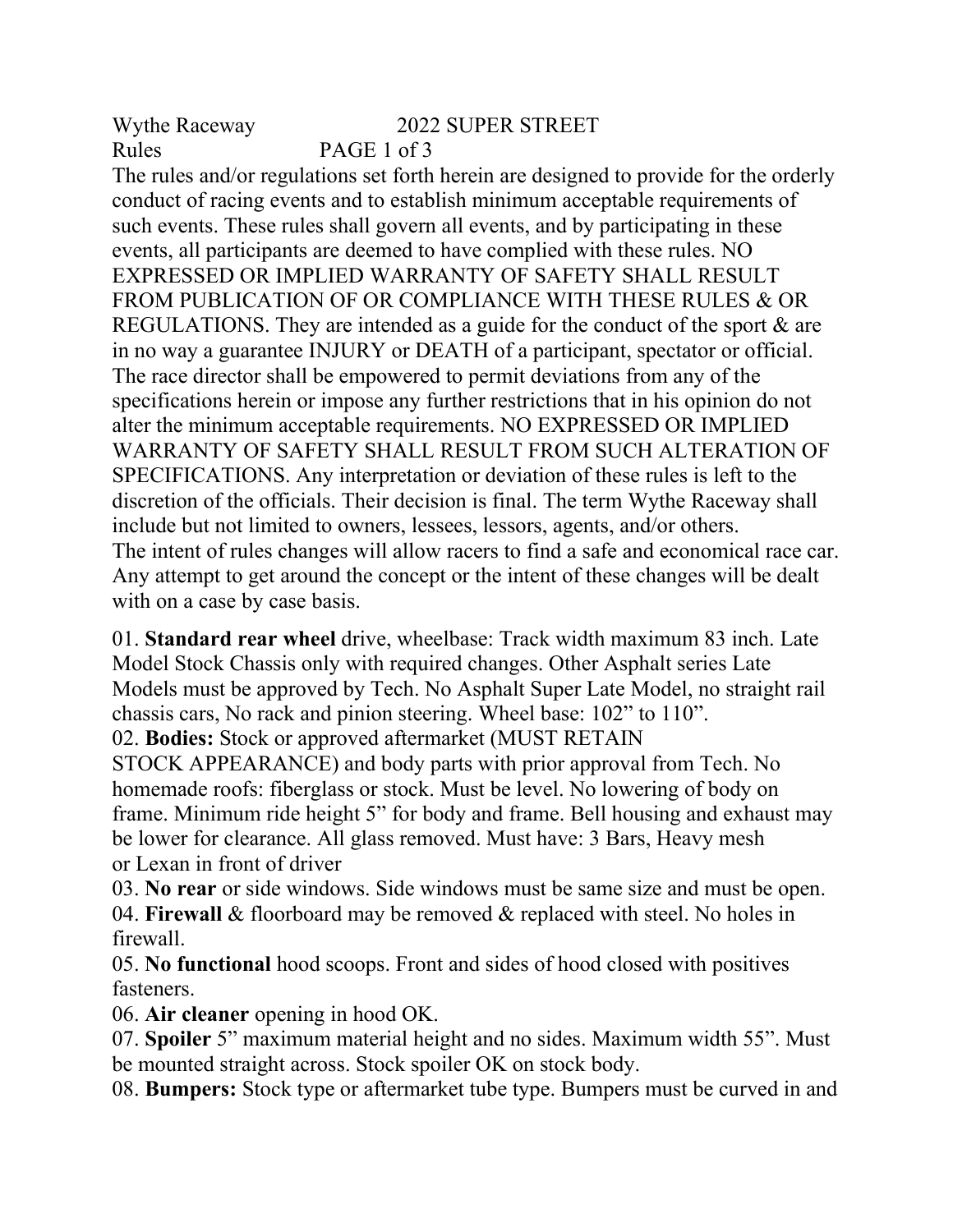on inside of body.

No straight front bar bumpers.

09. **Tow hooks** front and rear are required.

10. **Wheels:** 15" steel racing, maximum 8" in width. 1" lug nuts. Wide 5 OK. Wheel offset and Bead locks OK on right side only. No wheel spacers unless approved. No 10" wheels.

11. **Tires:** Hoosier G60. No grooving or siping. No alternation to tires.

12. **Brakes:** Disc brakes with single caliper.

13. **Shocks:** Steel body welded up non-adjustable shocks only, no threaded bodies, No Schrader valves. \$75.00 claim/shock. Coilovers ok. May relocate front/rear shocks. No Bump Stops or similar device that has same function.

14. **Suspension:** Leaf spring use GM type multi leaf. No Chrysler leaf springs or aftermarket monoleaf. No Dirt Late Model configuration. No coilovers with monoleaf. Sliders, weight jacks and spring spacers OK. Single spring on front only.

15. **A-arms:** Tubular upper Adjustable OK, may relocate upper A arm mounts. Stock type lower A arms in stock location (asphalt cars may vary). Truck arm or three (3) link OK.

16. **Sway bars** are not permitted.

17. **Engine set back**: Front spark plug inline with ball joints. Headers OK. Exhaust parallel to ground.

18. **Stock or MSD** type ignitions OK. No magneto. Any coil.

19. **Flywheel/clutch**: Stock steel min. 10" clutch and pressure plate. Total minimum weight,

including bolts: 32 lbs.

**19a**. No Shaft Mounted rocker arms. Roller tip rocker arms OK.

20. **Any clutch** with 602 engine.

21. **Transmission:** standard 3 /4 speed (may remove gears). Claim:\$500.00.

22. **Harmonic balancer**: Aftermarket permitted.

23. **Drive shaft:** Steel & painted white. Must use a minimum of 2" wide by 3/16" steel 360 degree loop mounted to cross member. Two loops recommended.

24. **Rear End.** 9" Floaters Ford OK. Racing axles required. Quick changes with steel axle tubes ok. No gear changes in quick changes to be made after hot laps or start at rear of field.

25. **Weights:** Must have **car number** and weights **painted white or yellow**. Must be securely bolted.

26. **No dry sump**. Racing type oil pan/oil pump OK. No external oil pump. Oil cooler OK.

27. **No electric** fuel pumps. If block has no provision for fuel pump, electric pump OK with switch.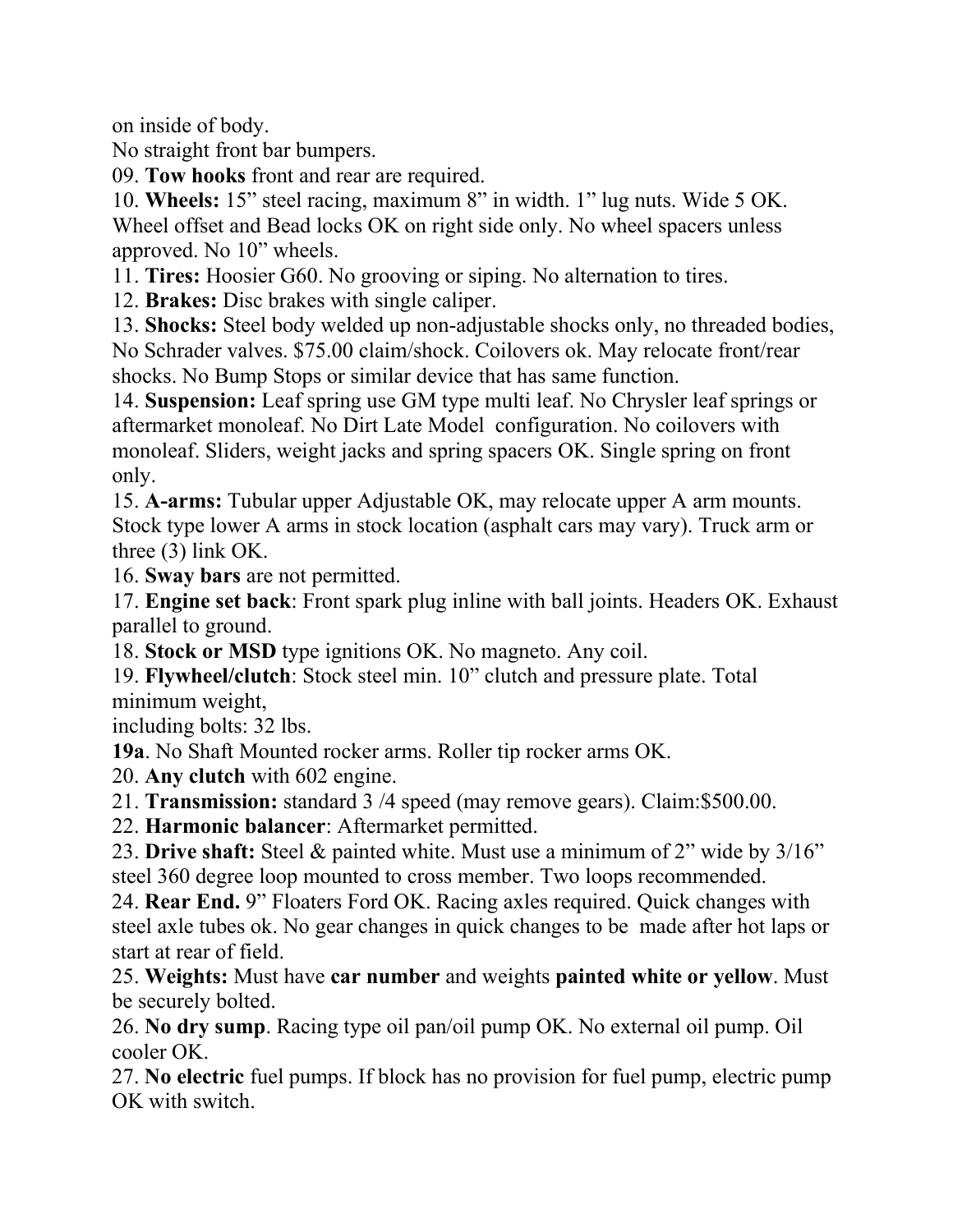28. **602 ENGINE** Rules: GM 602 PERFORMANCE ENGINE # 88958602, 19258602 or current number. Carb spacer any. No high volume oil pumps. No electric fuel pumps. These 602 replacement parts allowed other than GM: Pistons; Federal Mogal/Sealed power/Speed Pro replacement piston H815ACP Rings; Hastings 2M486. Hydraulic lifter; HT817. Valves; Manley stock replacement, no undercut stems, no stainless. Bearings; mains, rods, cam. Clevite P series bearings or equivalent, no performance type, no H type. No coated. No Durabond cam bearings.

29. **Minimum** weight: 602 engine, Must be on driver's door. C2800 lbs.

30. **Minimum** weight: 603 engine, Must be on driver's door. C3100 lbs. That meets all GM specs,

31. **604 ENGINE** Rules: One 4 barrel carb, 1 inch spacer. (NoTolerance). Spacer may not intrude into carb or intake. One gasket per surface. 0.070" maximum each. No high volume oil pumps, GM only, no more than 40 psi /2,000 rpm. 32. **Minimum weight decal**: Must be on driver's door. C3200 lbs.

## **SPEC ENGINE COMPONENTS:**

33. **CARBURETOR**: One four barrel.

34. **UNTOUCHED HEADS** only - no porting or polishing. 62 cc (+/-

2cc) minimum chamber size. May use Vortec heads or any current heads with no modifications! May install bronze valve guides. Screw-in studs and guide plates OK. No stud girdles. **.060" Maximum overbore.**

35. **VALVES**: 1.94/1.50. No titanium. Three angle valve job: OK with no cutting under valve seat, no cutting past top of valve guide, must be concentric to valve guide. SPRINGS: Stock diameter 1.25"+/-

36. **CAM:** any flat tappet hydraulic cam, roller rockers OK. 1.5 rocker arms.

37. **PISTONS:** Hypertectic or cast (example Mahle pistons for GM 604 engine #224-3497. (Two eye brow) Forged, Symmetrical, four eye brows. Floating wrist pin OK. HEAD GASKET: 0.038" min.

38. **RODS**: 5.7" H or I beam or stock.

39. **CRANK**: Cast or steel with stock stroke 3.48". Minimum weight 48 lbs.

40. **INTAKE**: No modifications: Edelbrock Performer; Vortec 2116 or 21161; Edelbrock #2101 (New type only); GM intake part #12366573. Any carb spacer OK.

41. **DECK HEIGHT**: Zero. Piston may not protrude above block. No tolerance.

42. **Minimum weight**: Must be on driver's door S3200 lbs.

43. **Engine Claim**: \$3950.00

## **Additional Information:**

44. **Protest:** \$300.00 cash, Acceptance fee \$100.00. Track keeps \$100.00. Intake,